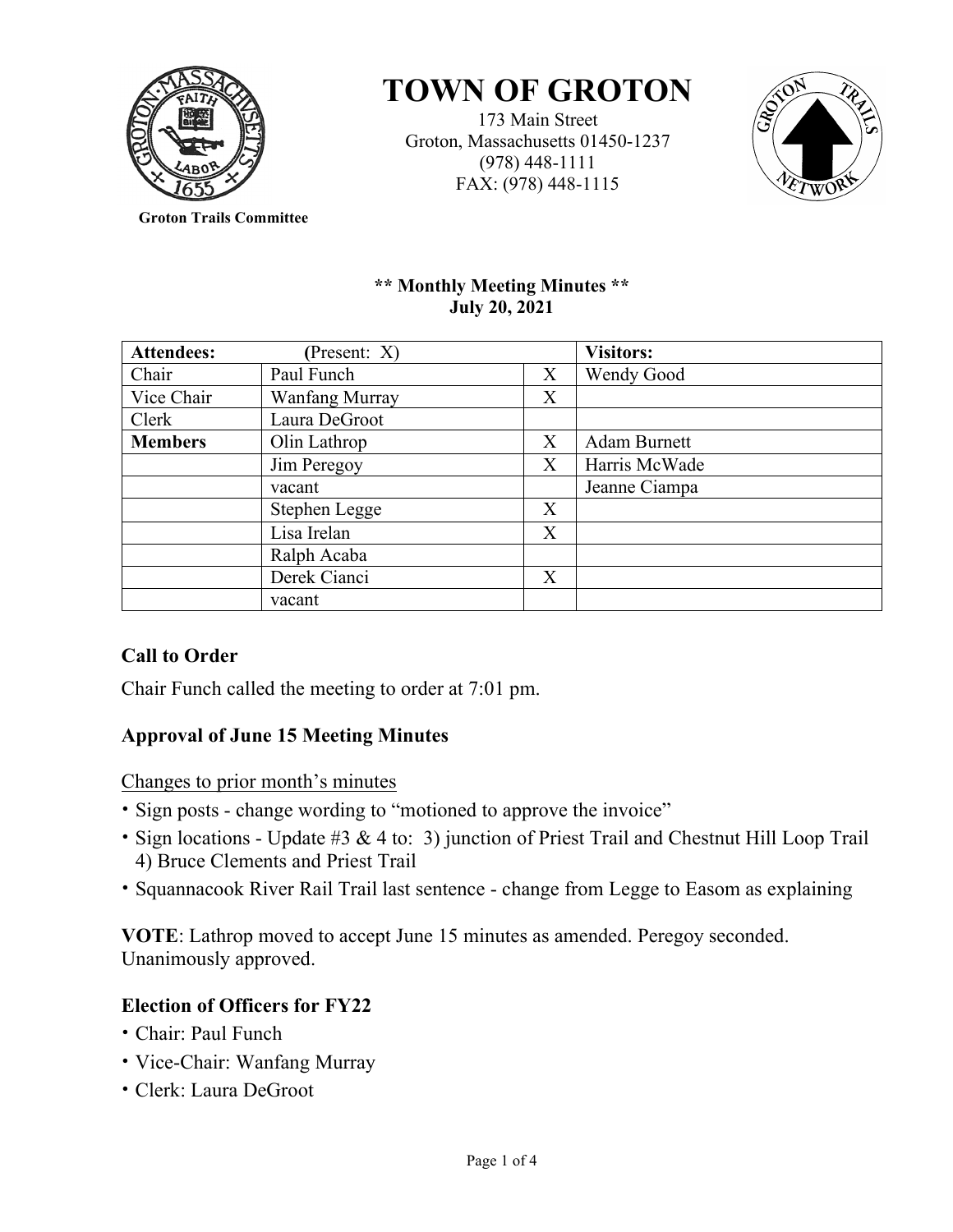**VOTE:** Funch moved to accept the slate of candidates as noted above. Cianci seconded. Unanimously approved.

# **Project Reports & Other Updates**

## **Signs**

Lathrop reviewed sign designs as follows for Committee approval:

- Priest Trail for Martins Pond Rd  $\omega$  the road
- Priest Trail  $\omega$  trailhead off private driveway
- Bruce Clements Trail after first bridge coming from Williams barn
- Priest Trail facing Chestnut Hill Loop Trail

Burnett suggested changing "Tr" to "Tr." for clarity. Lathrop updated to "Brown Trail  $\omega$ Chicopee Row". Committee agreed Lathrop was previously approved to order signs and install; thus, no vote was required.

## Mapping

Funch and Cianci both used Peregoy's test site and said it was much better. Per feedback from prior month meeting, Peregoy pulled out some OpenStreetMap trails and marked them in red as proof of concept. Trails marked red indicate private. He also noted trails marked in blue indicates a ski trail. Peregoy made a manual update to trail map to see how long it would take for MapBox to update — took about a week. New maps have improved zoom capability.

New map uses tiles generated by someone else. Groton's trails are showing as yellow and blue on this new map. No ability to change this. Funch asked if there is a way to provide map legend to identify trail types. Peregoy will add a small legend but will need to consider whether this hampers performance.

# Next steps:

- Peregoy to propagate GPS fix to main site in coming few weeks
- Will leave link to old map in upper right corner for 1 month then eliminate
- Peregoy to notify Committee as to time when he will make switch
- Irelan and Funch to notify trails community via Facebook and related social media avenues as well as Google Friends of Trails email list

# Social Media

Thus far we have a single winner of treasure hunt to find new brook-crossing signs. Will continue to post reminders via Facebook. Funch confirmed the Johnson's gift certificates (prizes) do not have an expiration date.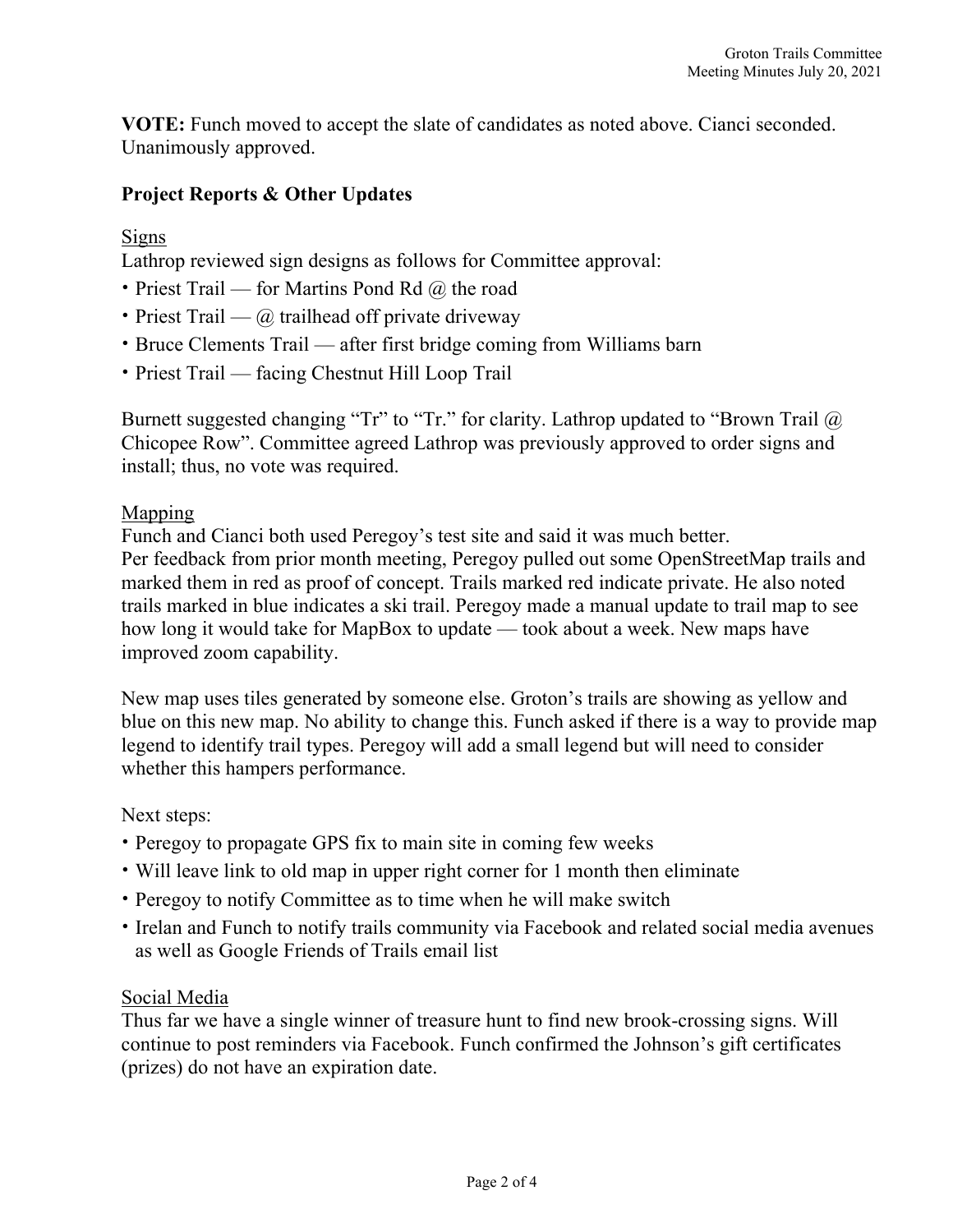#### Sorhaug Loop Trail

Funch submitted RDA. Conservation Commission will review at meeting scheduled for next Tuesday 7/27/21.

#### Riverwalk Trail Replacement

Funch did not get buy-in from Pat Huckery of MA Fish & Wildlife. Now looking at J Harry Rich State Forest around the Oxbow Loop Trail as another option. Proposed pushing gate back a bit at the bottom of Common Street to increase parking and allow for accessible parking. Good questioned how trail conversion to accessible would impact horse use. Funch proposing 10' wide trail corridor with 5-foot-wide horse trail going alongside the 5-foot wide accessible trail. Accessible trail would be stone dust w/ horse trail being dirt. Burnett raised question about whether the road is still used for logging. Funch explained most of the forestry work would be to NE of proposed trail location, but the issue would have to be pursued with DCR. Some concern about possibility of river flooding damaging trail in this location. Funch noted prior flooding did not result in any significant trail damage in this area.

#### Brown Trail

DPW finished digging out first part of trail reroute across from 210 Chicopee Row. Next steps: Jack Petropoulos to assist with tractor to dig out remaining portion of new route and connect it to existing trail.

#### Fitch Estates

Funch communicated he's still waiting on gravel delivery and will follow up again this week.

#### Whispering Brook

Lathrop communicated the Conservation Commission approved the RDA for Trails Committee to build both trails. Funch explained he received call from Greg Sheldon asking Trails Committee to wait until he's back in town to start work so he can meet with Conservation Commission re: concerns about second trail.

Committee Fund Balances Gift Fund:  $\sim$ \$5,800 Remaining balance from proceeds of prior trail races: ~\$800

Grotonfest Date September 25, 2021 Funch submitted registration for Committee to participate.

#### **Trails Committee Open Spots for New Members (x3, one already filled by Ralph Acaba)**

Harris McWade Groton resident on/off since 1970. Horse and hiking interest. Chainsaw skills.